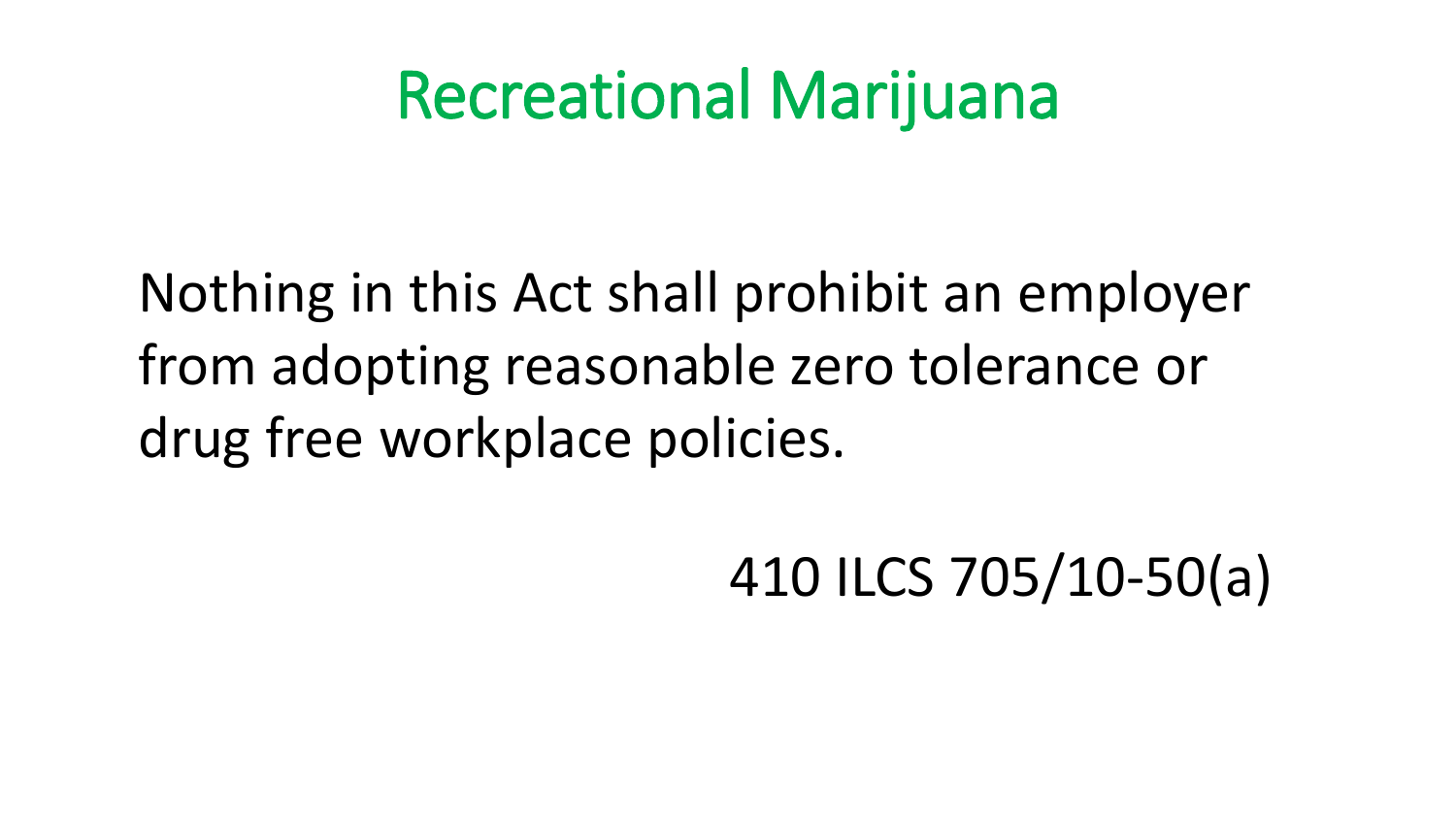## Recreational Marijuana

Nothing in this Act shall require an employer to permit an employee to be under the influence of or use cannabis in the employer's workplace or while performing the employee's job duties or while on call.

410 ILCS 705/10-50(b)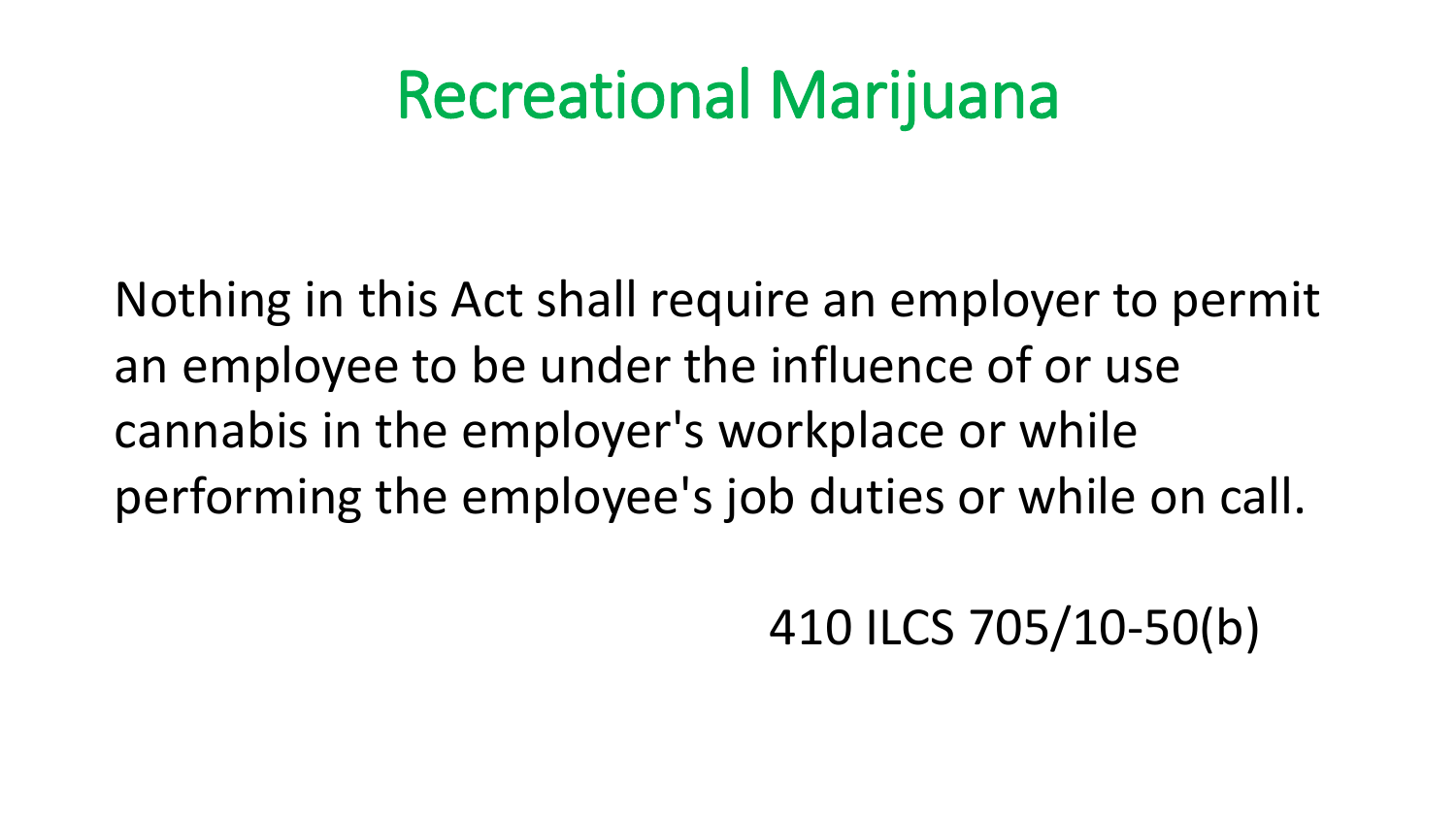## Recreational Marijuana

Nothing in this Act shall limit or prevent an employer from disciplining an employee or terminating employment of an employee for violating an employer's employment policies or workplace drug policy.

#### 410 ILCS 705/10-50(c)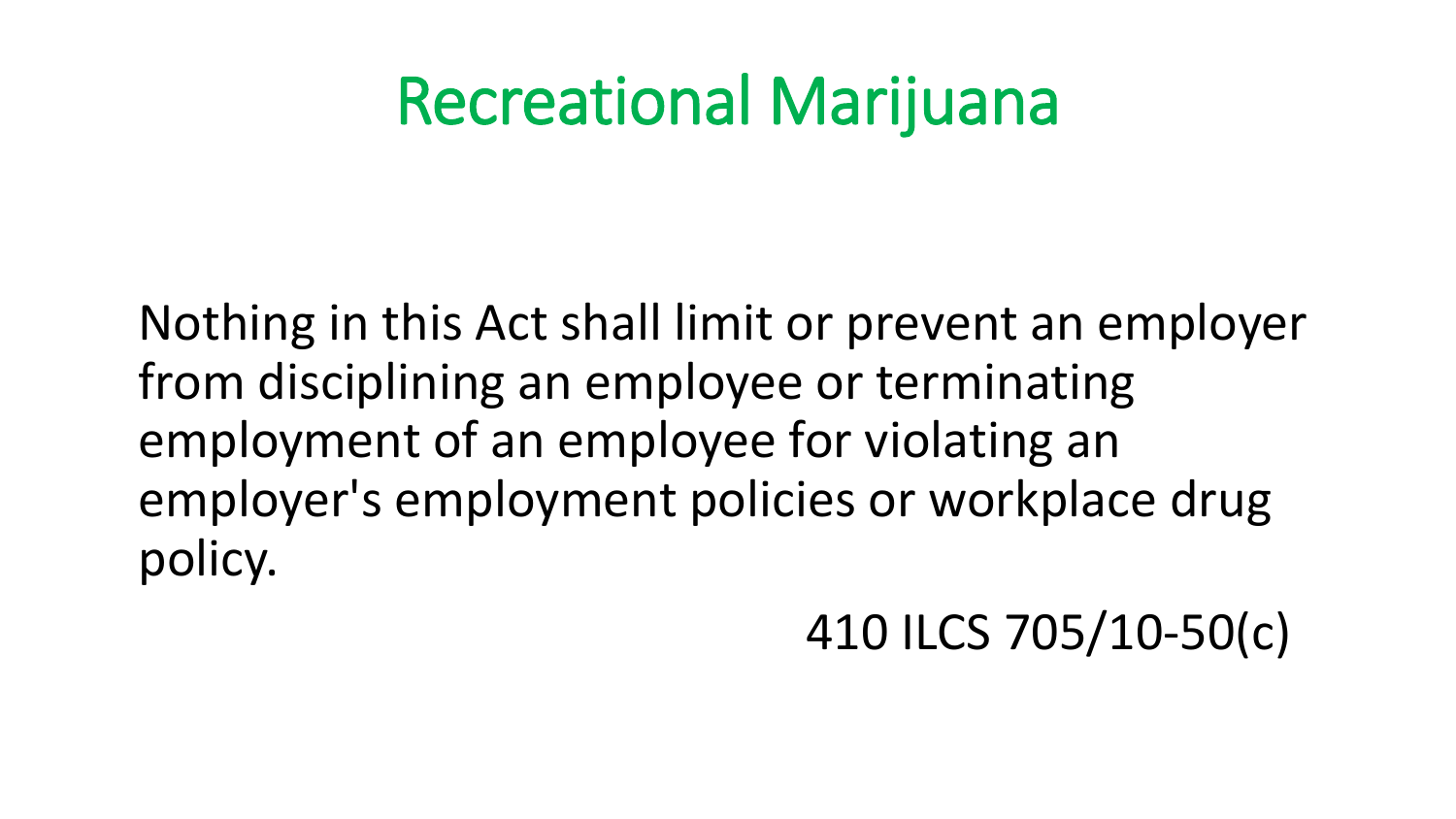#### However. . .

#### Under the **Right to Privacy in the Workplace Act** an employer cannot:

- \* refuse to hire, discharge or otherwise disadvantage any individual because the individual uses **lawful** products offpremise during nonworking and non-call hours.
- \* "Lawful products" means products that are legal under state law.

820 ILCS 55/5(a)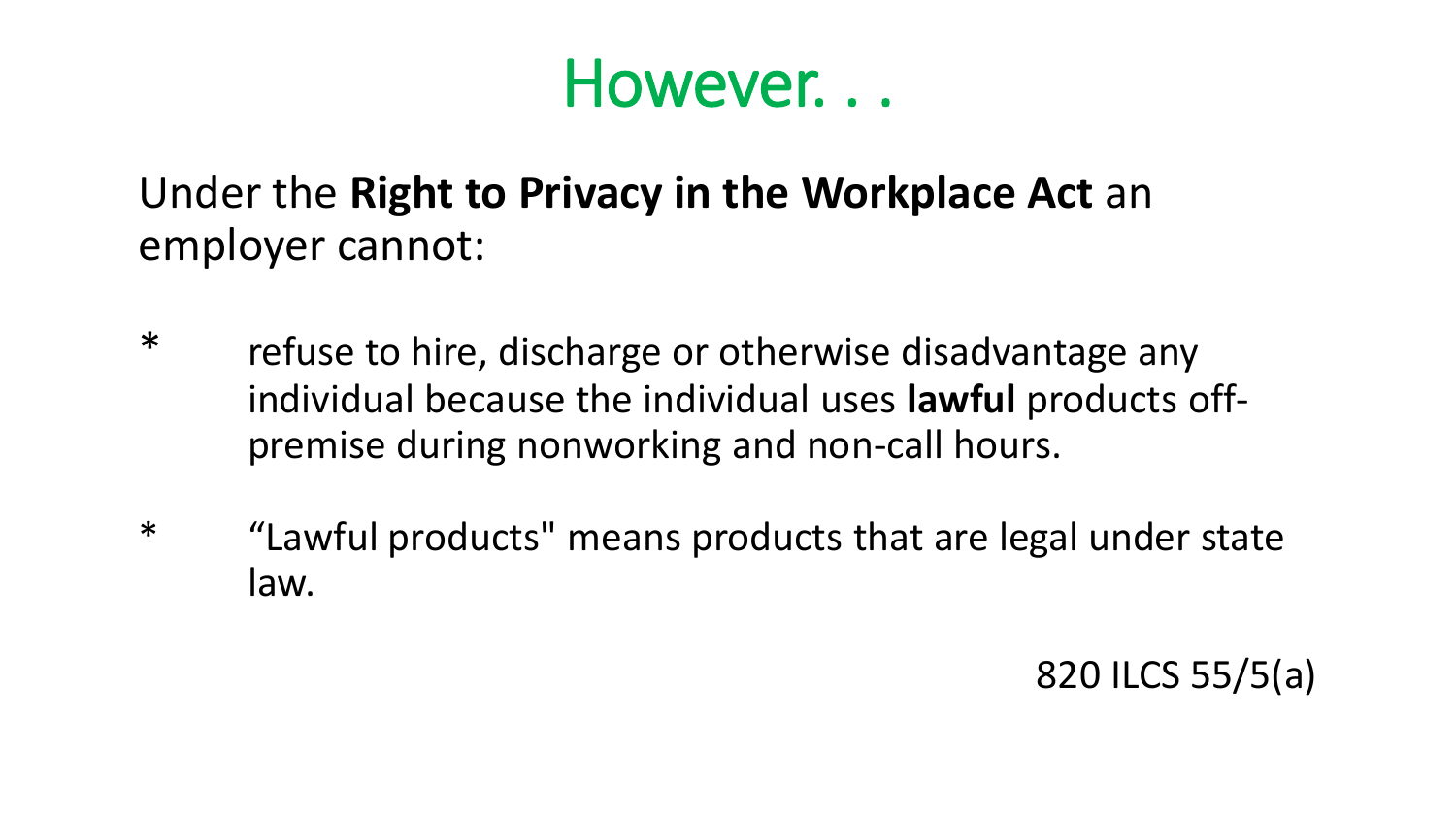## Medical vs. Recreational Exemptions

- **Recreational:** "the **use** of cannabis by a law enforcement officer, corrections officer, probation officers or firefighters while **on duty**" or by a person who has a CDL while **on duty**"
- **Medical: "active duty"** law enforcement officers, correctional officers, correctional probation officers, or firefighters or anyone who **holds** a school bus permit or commercial driver's license.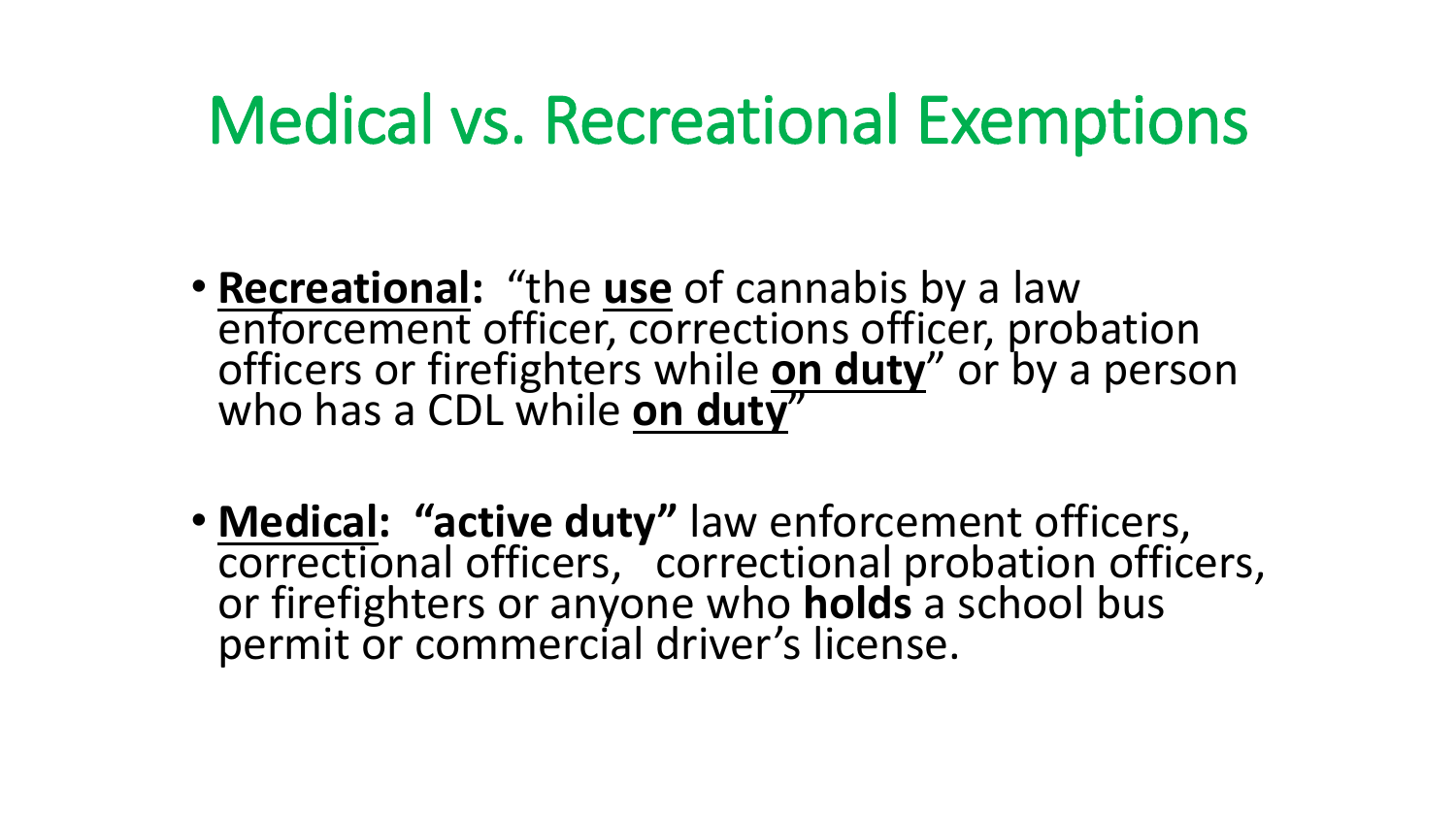#### However. . .

- According to the Illinois Association of School Boards:
	- Employees holding Commercial Drivers Licenses (CDLs) in transportation must abide by federal laws that prohibit the usage of cannabis. As such, **a positive drug test for an employee who drives a school bus would be grounds for action against the employee**.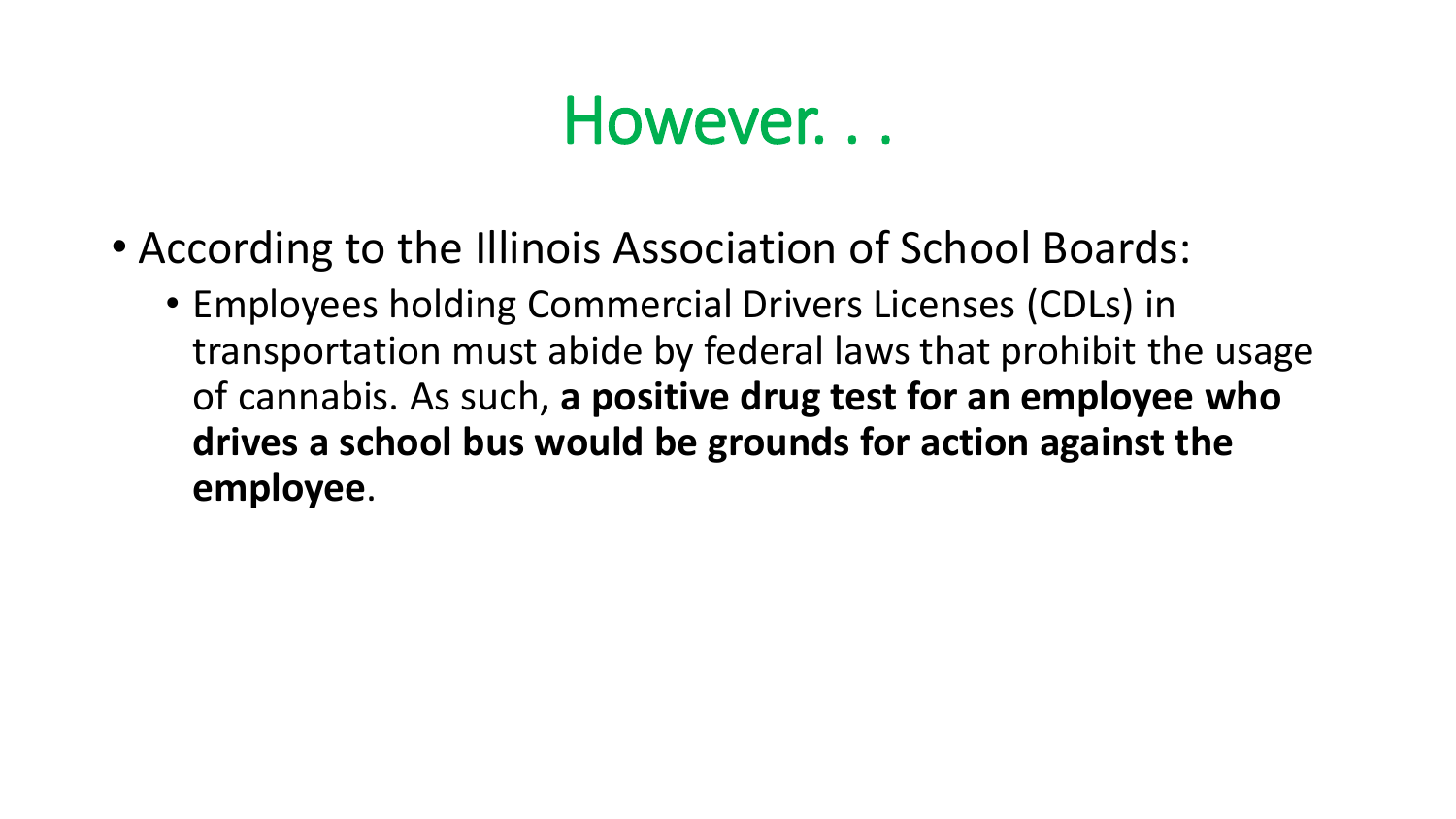## What is "impairment" under the CRTA?

A **good faith belief** that that an employee manifests "**specific, articulable symptoms** while working that decrease or lessen the employee's performance of the duties or tasks of the employee's job position."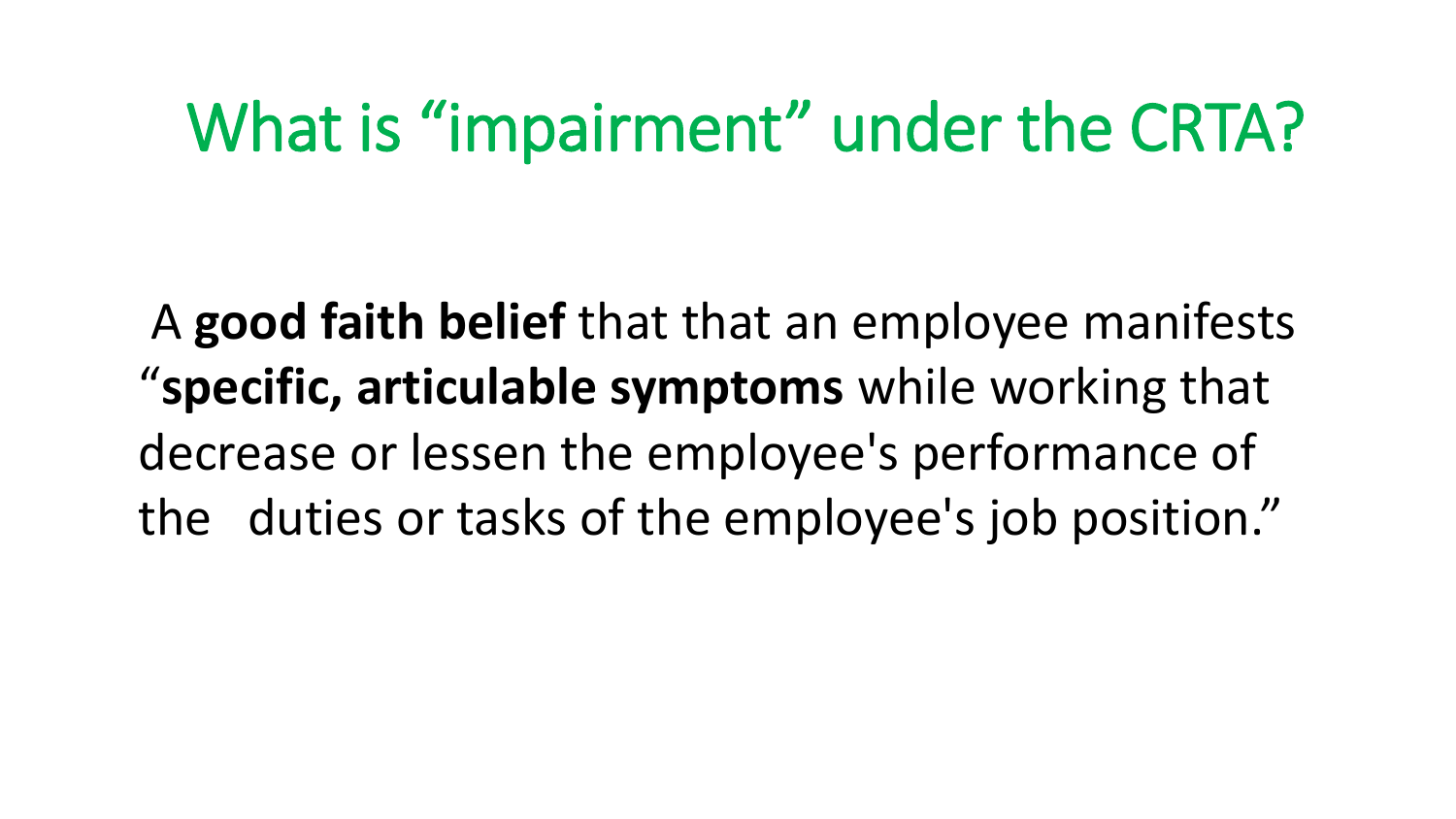# What is "impairment" under the CRTA?

"**Specific, articulable symptoms**":

- Employee's speech
- Physical dexterity, agility, coordination
- Demeanor
- Irrational or unusual behavior
- Carelessness in operating equipment or machinery
- Involvement in **any accident** that results in **serious** damage to equipment or property
- Carelessness that results in **any injury** to the employee or others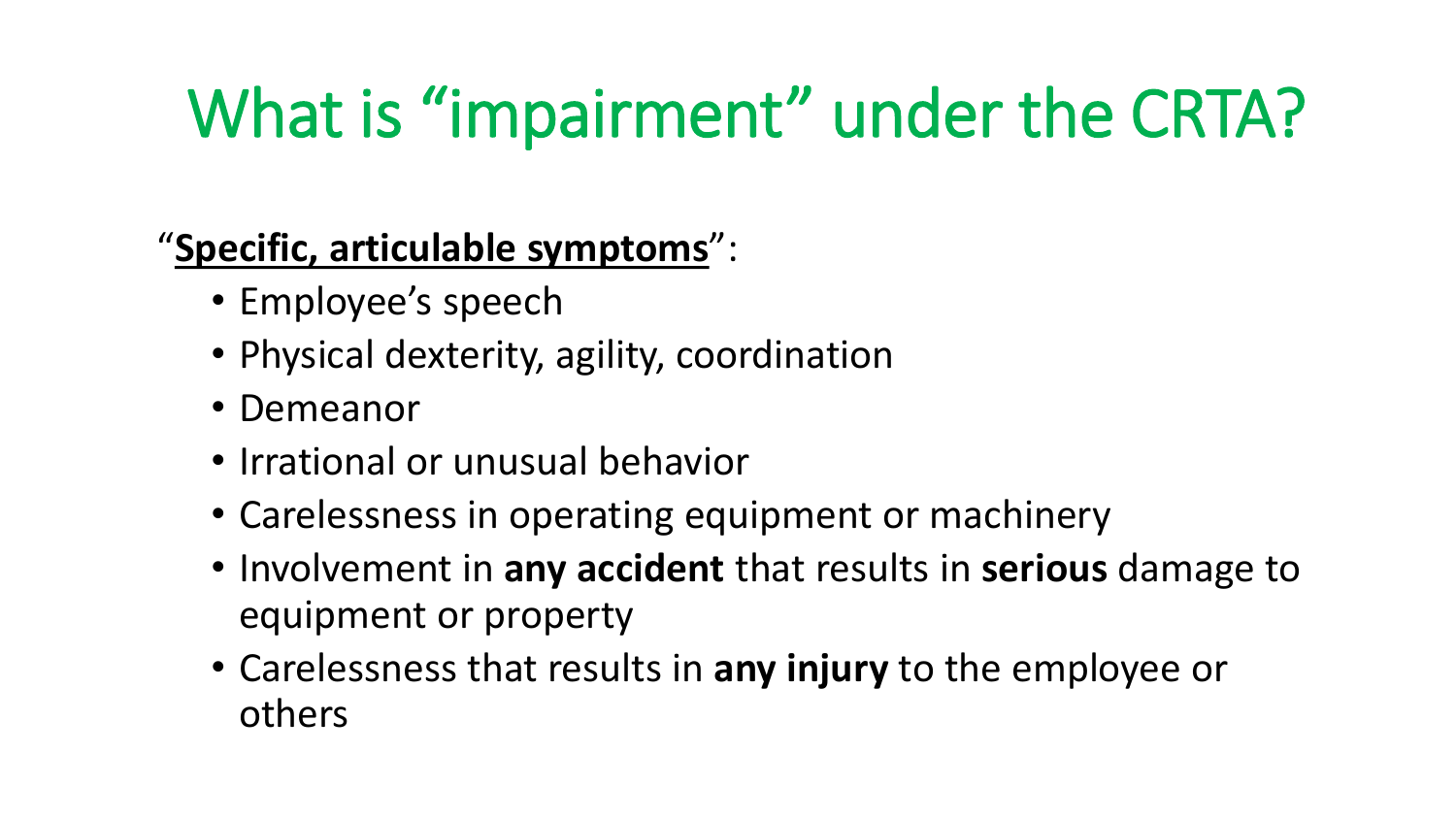# Employee's Right to Contest Determination of Impairment

If an employee is disciplined on the basis that the employee is under the influence or impaired by cannabis, the employer must afford the employee a **reasonable opportunity to contest the basis of the determination**. 410 ILCS 705/10-50(d)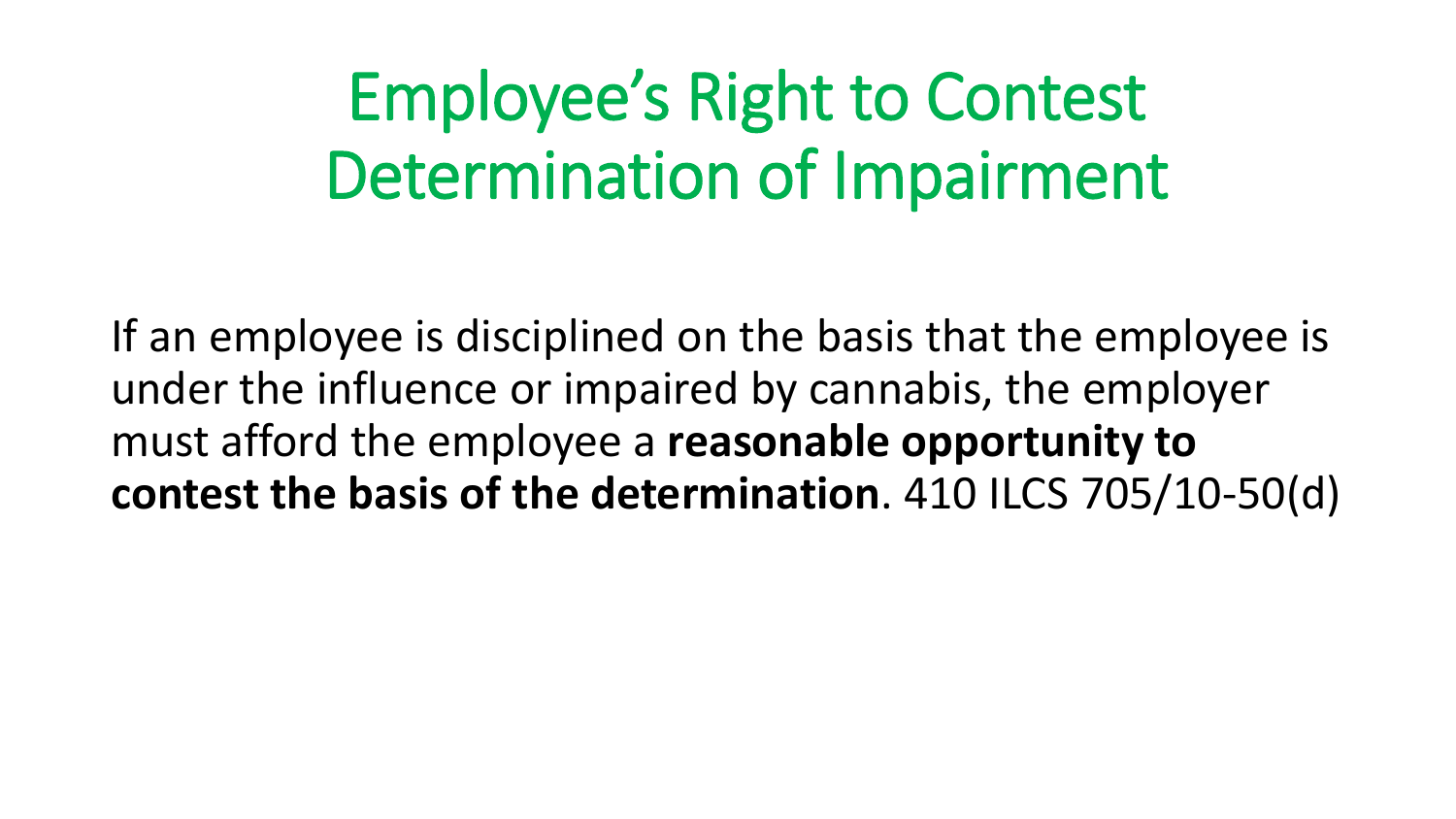# Board Policy Example

5:50 Drug-and Alcohol-Free Workplace (excerpt)

All District workplaces are drug- and alcohol-free workplaces. All employees are prohibited from engaging in any of the following activities while on District premises or while performing work or being on call for the District:

- 1. Unlawful manufacture, dispensing, distribution, possession, or use of an illegal or controlled substance, or being impaired by or under the influence of any illegal substance or any detectible use of any illegal substance regardless of when or where the use occurred.
- 2. Distribution, consumption, use, possession, or being impaired by or under the influence of an alcoholic beverage; being present on District premises or while performing work for the District when alcohol consumption is detectible, regardless of when and/or where the use occurred.
- 3. Distribution, consumption, possession, or use, or being impaired by or under the influence of medical cannabis; being present on District premises or while performing work for the District when impaired by or under the influence of cannabis, regardless of when and/or where the use occurred, unless distribution, possession, and/or use is by a school nurse or school administrator pursuant to Ashley's Law, 105 ILCS 5/22-33. **The District considers employees impaired by or under the influence of cannabis when there is a good faith belief that an employee manifests the specific articulable symptoms listed in the Cannabis Regulation and Tax Act (CRTA)**.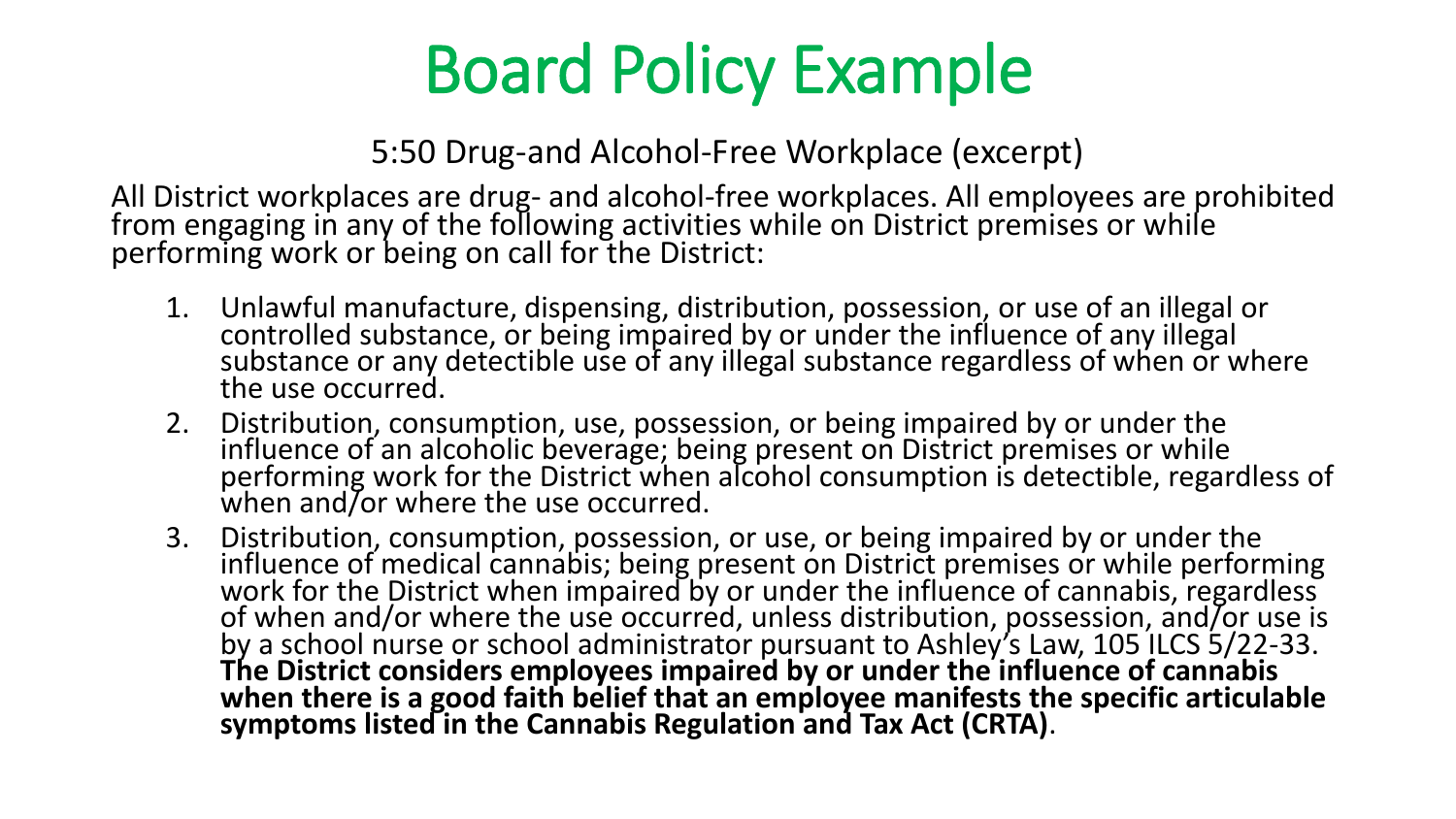# Things to Consider…

- In any situation where a member is accused of being impaired by cannabis at work, there must be a "good faith belief" substantiated by "articulable symptoms" as defined in the law.
	- Require the employer to put the symptoms in writing.
	- Ensure that a union rep is involved. The employee has the right to representation (Weingarten), but ask management to agree that in cases involving suspicion of impairment, the union will always be involved.
	- The union rep may collect anecdotal evidence such as photos and video and also keep a written report of his/her observations.
	- Insist that supervisors be trained to identify symptoms of cannabis impairment.
	- The accused employee must have a reasonable opportunity to contest any evidence.
- No test currently exists to identify cannabis impairment. Avoid bargaining details regarding testing/THC levels (emphasize "articulable symptoms").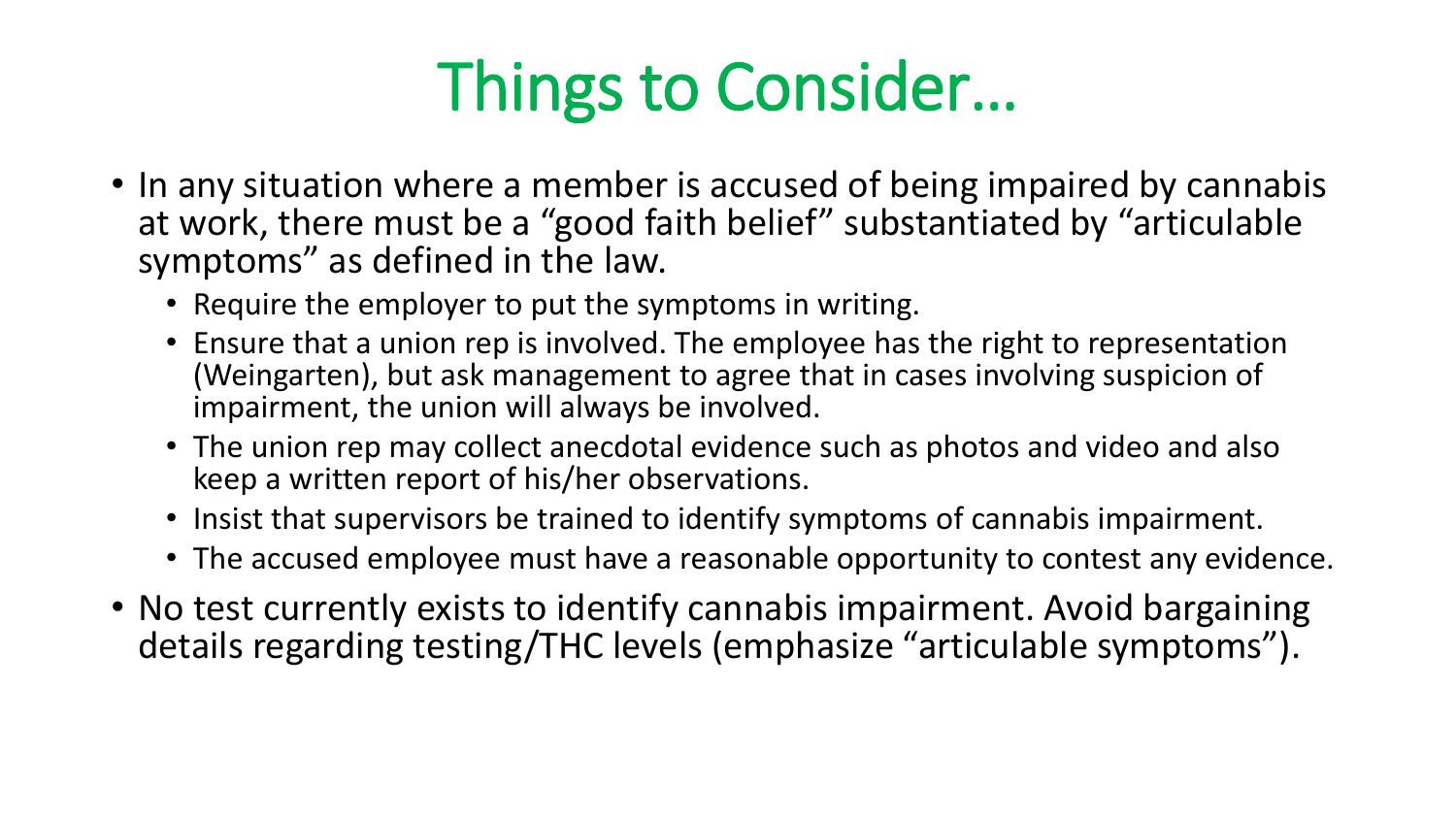# Workers' Compensation

- If there is evidence at the time of the accident of intoxication due to the "unlawful or unauthorized" use of marijuana, there is a rebuttable presumption the employee was intoxicated, and the intoxication was the proximate cause of the accident.
- This could lead to a denial of Workers' Compensation benefits and the employee's health insurance may deny coverage if the injury occurred in the workplace.